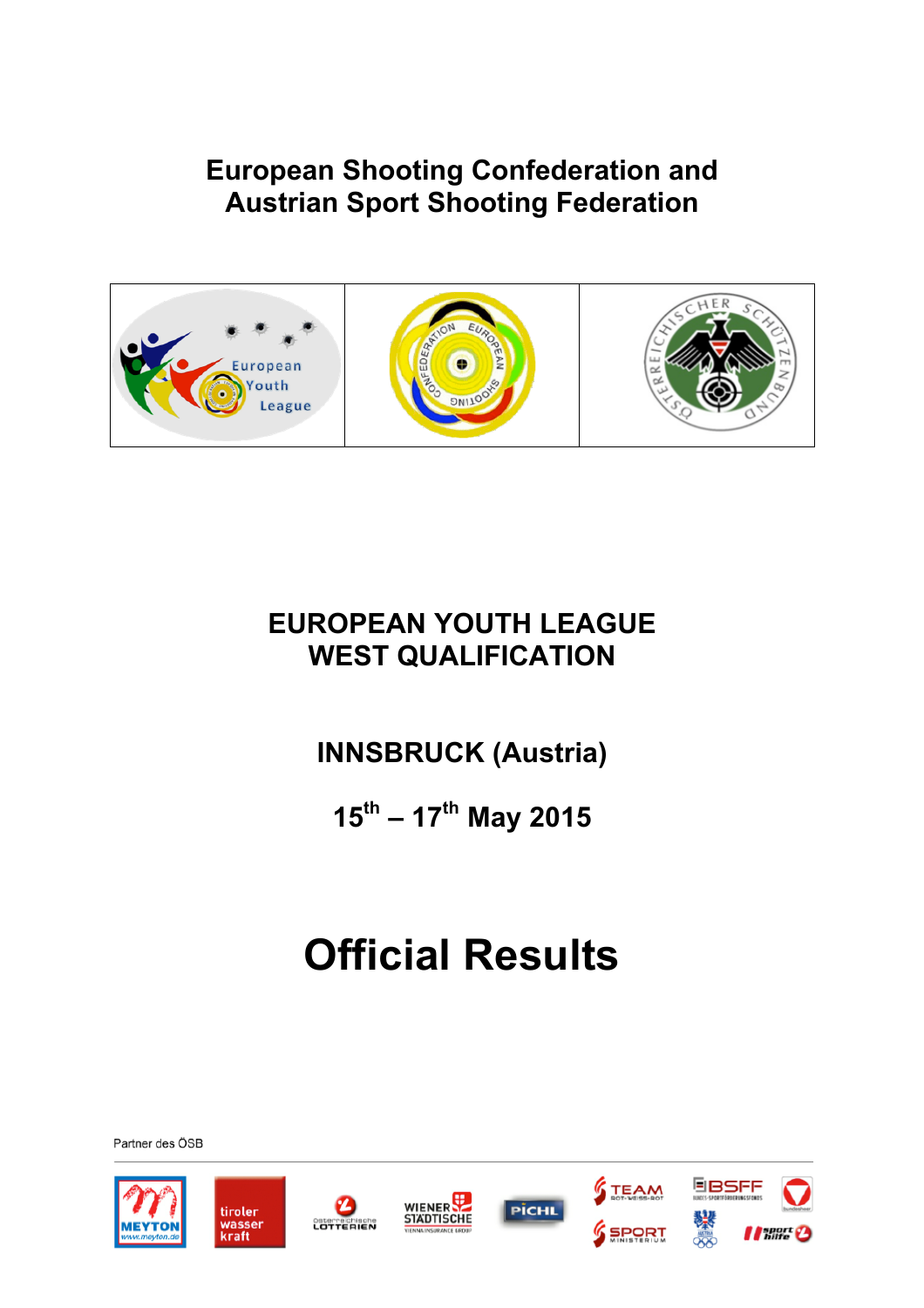# **Competition Officials**

**Competition Manager** Christian KRAMER

**West Region Manager**

Ghislaine BRIEZ (FRA)

**Chief Range Officer** Gretchen EWEN

**Announcer**

Gretchen EWEN

#### **Jury Pistol/Rifle**

Ghislaine BRIEZ (FRA) Chairman Peter CERNOCH (CZE) Horst GEIR (ITA) Gretchen EWEN(AUT)

Partner des ÖSB





❷







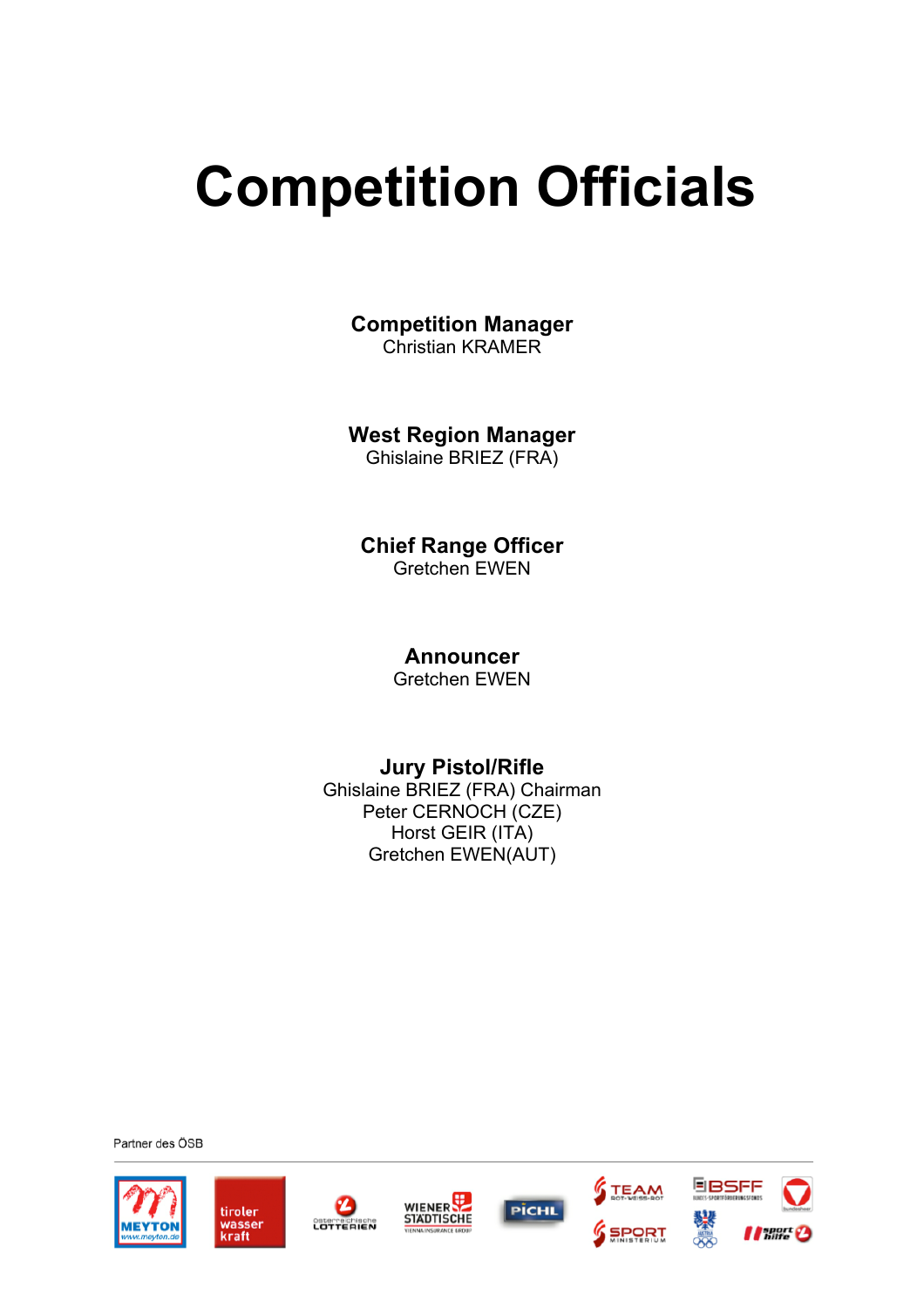# **TIME TABLE**

#### **Saturday 17 May 2014:**

|                            | 09:00 | T1-T3 AR/AP                          | T <sub>2</sub> -T <sub>4</sub> AR/AP |
|----------------------------|-------|--------------------------------------|--------------------------------------|
|                            | 11:30 | T1-T5 AR/AP                          | T2-T3 AR/AP                          |
|                            | 14:00 | T4-T5 AR/AP                          |                                      |
| <b>Sunday 18 May 2014:</b> |       |                                      |                                      |
|                            | 08:30 | T1-T2 AR/AP                          | T3-T4 AR/AP                          |
|                            | 10:00 | T2-T5 AR/AP                          |                                      |
|                            | 11:30 | T <sub>1</sub> -T <sub>4</sub> AR/AP | T <sub>3</sub> -T <sub>5</sub> AR/AP |











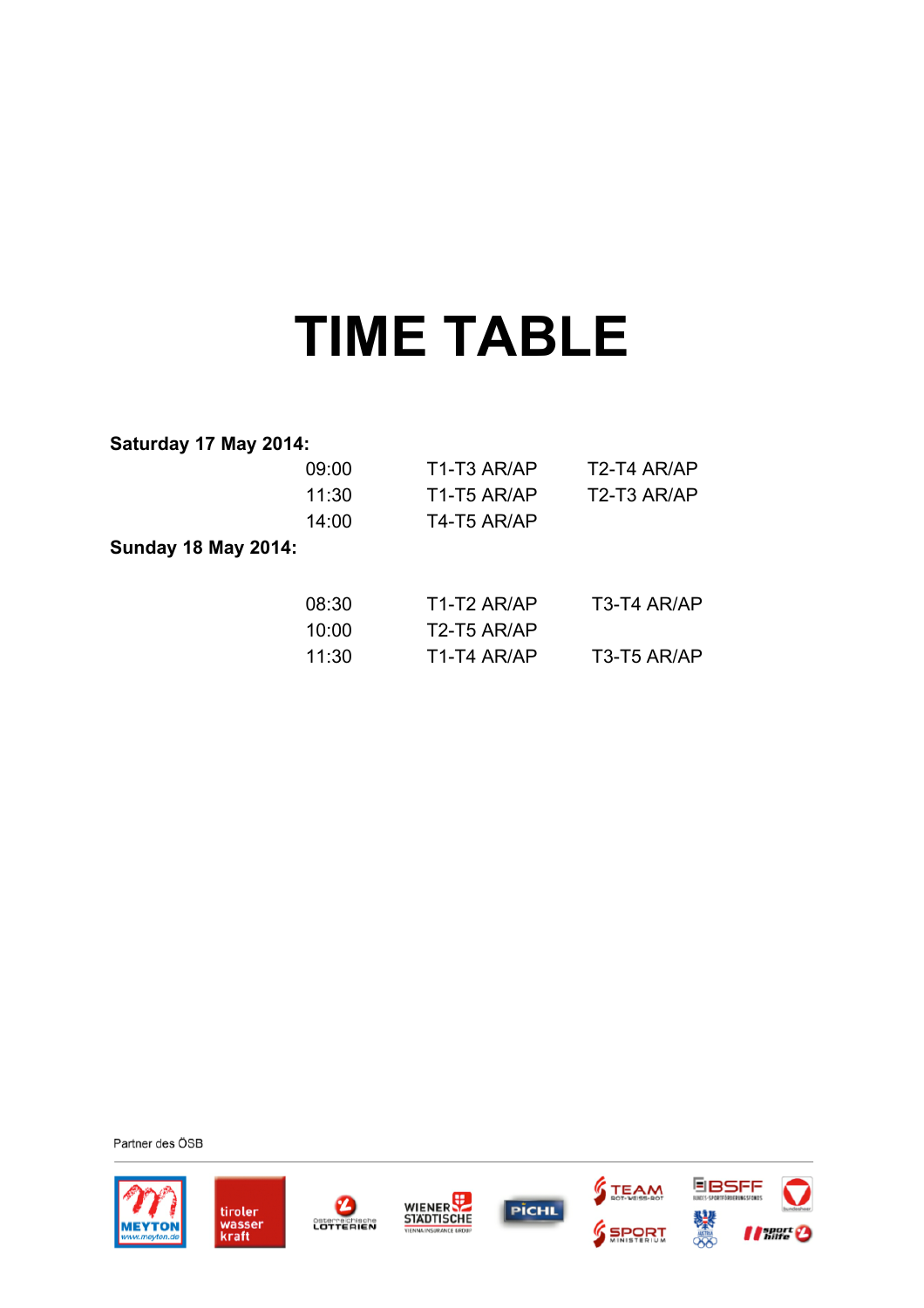

**Qualified to final:**

**ESC Youth League - Qualification Innsbruck (Austria) 15 - 17 May 2015 WESTERN REGION**





#### **PISTOL : ITALY RIFLE: HUNGARY SWITZERLAND AUSTRIA**

### **RIFLE:**

| Teams:              | Winners   | Winners total | Match points   | Total: | Ranking |
|---------------------|-----------|---------------|----------------|--------|---------|
| HUNGARY (T3)        | $1+1+1+1$ |               | l18+12*+21+18l | 69     |         |
| AUSTRIA (T5)        | $1+1+1+0$ |               | $14+18+14+6$   | 52     |         |
| <b>FRANCE (T2)</b>  | $1+0+1+0$ |               | 20+12+15+10    | 57     |         |
| CZECH REPUBLIC (T1) | $0+0+0+1$ |               | $6+10+9+18$    | 43     |         |
| SLOVENIA (T4)       | $0+0+00$  |               | $4+6+3+6$      | 19     |         |

#### **PISTOL:**

| Teams:                     | Winners   | Winners total | Match points | Total: | Ranking |
|----------------------------|-----------|---------------|--------------|--------|---------|
| <b>ITALY (T3)</b>          | $1+1+0+1$ |               | 17+16+11+18  | 62     |         |
| <b>SWITZERLAND (T1)</b>    | $0+1+1+1$ |               | 7+19+19+17   | 62     |         |
| <b>CZECH REPUBLIC (T4)</b> | $1+1+1+0$ |               | $17+20+13+7$ | 57     |         |
| HUNGARY (T5)               | $0+0+1+0$ |               | $5+4+13+6$   | 28     |         |
| <b>FRANCE (T2)</b>         | $0+0+0+0$ |               | $7+8+5+11$   | 31     |         |

| $T1-T3$ | $6 - 18$   | $T1-T3$ | $7 - 17$  |
|---------|------------|---------|-----------|
| $T2-T4$ | $20 - 4$   | $T2-T4$ | $7 - 17$  |
| $T1-T5$ | $10 - 14$  | $T1-T5$ | $19-5$    |
| $T2-T3$ | $12 - 12*$ | $T2-T3$ | $8 - 16$  |
| $T4-T5$ | $6 - 18$   | T4-T5   | $20 - 4$  |
| $T1-T2$ | $9 - 15$   | $T1-T2$ | $19 - 5$  |
| $T3-T4$ | $21 - 3$   | $T3-T4$ | $11 - 13$ |
| $T2-T5$ | $10 - 14$  | $T2-T5$ | $11 - 13$ |
| $T1-T4$ | $18-6$     | $T1-T4$ | $17 - 7$  |
| $T3-T5$ | $18-6$     | $T3-T5$ | $18-6$    |















| 11-13   | 7-17      |
|---------|-----------|
| $T2-T4$ | $7 - 17$  |
| $T1-T5$ | $19 - 5$  |
| $T2-T3$ | $8 - 16$  |
| T4-T5   | $20 - 4$  |
| $T1-T2$ | $19 - 5$  |
| T3-T4   | $11 - 13$ |
| $T2-T5$ | $11 - 13$ |
| $T1-T4$ | $17 - 7$  |
| T3-T5   | $18-6$    |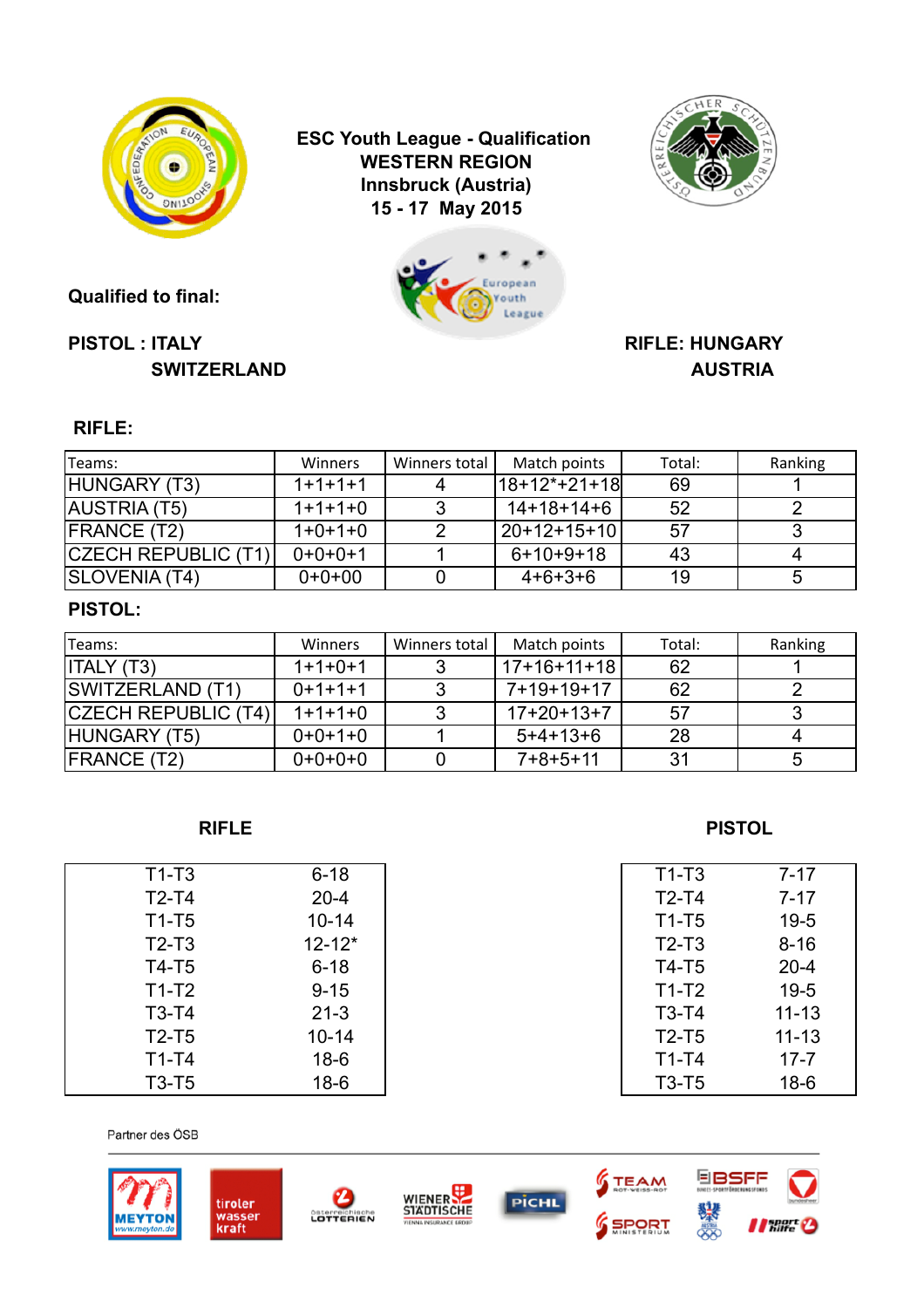



|                          | $\overline{\mathsf{FP}}$ | <b>Name</b>              | $\overline{\mathsf{S}1}$<br>S <sub>2</sub><br>$\overline{\mathsf{S}3}$<br>$\overline{\mathsf{S}4}$ | Shootoff        | <b>Point</b>    | Point          | <b>Shootoff</b> | S3<br>$\overline{S4}$                              | S <sub>1</sub><br>$\overline{\text{S2}}$    | <b>Name</b>              | <b>FP</b> |
|--------------------------|--------------------------|--------------------------|----------------------------------------------------------------------------------------------------|-----------------|-----------------|----------------|-----------------|----------------------------------------------------|---------------------------------------------|--------------------------|-----------|
| 00                       | 17                       | <b>FOISTOVA Nikola</b>   | 99.8<br>100,5<br>99.1<br>99,4<br>l0<br>I٥<br>10                                                    |                 | $\mathbf{0}$    | 8              | 2               | 703,9<br>102,9                                     | 702,2<br>103.1                              | <b>GASPAR Lalita</b>     | 18        |
| $\overline{8}$           | 19                       | KOKOSKOVA Daniela        | 103.1<br>103,9<br>103.61<br>102,6<br>12                                                            |                 | 4               | 4              | I٥              | 104,3<br>102,3                                     | 104,81<br>102,4                             | <b>TOMA Dorina</b>       | 20        |
| <b>Start:</b>            | 21                       | <b>NEPEJCHAL Filip</b>   | 100,2<br>98,2<br>101.51<br>101.4<br>2<br>IO.                                                       |                 | $\overline{2}$  | 6              | I2              | 102.7<br>1031<br>12<br>I۵                          | 101,3<br>102                                | PEKLER Zalan             | 22        |
| $\overline{\phantom{0}}$ |                          | <b>CZECH REPUBLIC</b>    |                                                                                                    | 0               | 6               | 18             | 0               |                                                    |                                             | <b>HUNGARY</b>           |           |
|                          | P                        | Name                     | S <sub>2</sub><br>S <sub>3</sub><br>S <sub>4</sub><br>S <sub>1</sub>                               | Shootoff        | <b>Point</b>    | <b>Point</b>   | Shootoff        | S <sub>4</sub><br>$\overline{\text{S3}}$           | <b>S2</b><br>S <sub>1</sub>                 | Name                     | FP        |
| <b>MATCH</b>             | 24                       | <b>EVENOT Noëllie</b>    | 102,1<br>100,1<br>101.3<br>102,6<br>2<br>2                                                         |                 | 8               | $\mathbf{0}$   | I٥              | 99,1<br>100<br>I۵                                  | 100,6<br>96,5                               | <b>LAZAR Lia</b>         | 25        |
|                          | 26                       | <b>CHASSAT Emilien</b>   | 703,4<br>100,7<br>700,7<br>103,5<br>2<br>12                                                        |                 | 6               | $\overline{2}$ | I٥              | 98,2<br>100,6                                      | 99,3<br>701,2                               | <b>KANDARE Erik</b>      | 27        |
| <b>RIFLE</b>             | 28                       | <b>REMOND Lyne</b>       | 102,1<br>101,5<br>103,5<br>100<br>12<br>l2                                                         |                 | 6               | $\overline{2}$ | 10              | 101,5<br>102,8<br>10<br>10                         | 99,6<br>103,3<br>2                          | PLAVCAK Teja             | 29        |
|                          |                          | <b>FRANCE</b>            |                                                                                                    | $\overline{0}$  | $\overline{20}$ | 4              | $\overline{0}$  |                                                    |                                             | <b>SLOVENIA</b>          |           |
|                          |                          |                          |                                                                                                    |                 |                 |                |                 |                                                    |                                             |                          |           |
|                          | P.                       | <b>Name</b>              | IST<br><sup>S2</sup><br>S3<br>S <sub>4</sub>                                                       | Shootoff        | <b>Point</b>    | <b>Point</b>   | Shootoff        | S <sub>4</sub><br>S3                               | S <sub>1</sub><br>S <sub>2</sub>            | Name                     | FP.       |
| $\overline{0}$           | 32                       | <b>FLUECKIGER Marvin</b> | 89<br>97<br>95<br>96<br><u>n</u><br>I٥<br>12                                                       |                 | 3 <sup>1</sup>  | 5              | I٥              | 92<br>96<br>12                                     | 96<br>99<br>$\overline{2}$                  | <b>TORRACCHI Alessio</b> | 33        |
| $\overline{8}$           | 34                       | ZURSCHMIEDE Frederik     | ९०।<br>92<br>94<br>To<br>12                                                                        | 95              | $\overline{2}$  | 6              | I٥              | 91<br>96<br>12                                     | 94<br>91<br>12<br>p                         | <b>LESTI Rebecca</b>     | 35        |
| Start:                   | 36                       | <b>STALDER Anina</b>     | 89<br><u>89 </u><br>$\overline{95}$<br>10<br>10                                                    | $\overline{93}$ | $\overline{2}$  | 6              | 2               | 95<br>921<br>10                                    | 93<br>$\overline{92}$<br>12<br>2            | <b>BERTAIOLA Matteo</b>  | 37        |
| $\overline{\phantom{0}}$ |                          | <b>SWITZERLAND</b>       |                                                                                                    | $\Omega$        | $\overline{7}$  | 17             | $\Omega$        |                                                    |                                             | <b>ITALY</b>             |           |
|                          | Ρ                        | Name                     | $\overline{\text{S2}}$<br>$\overline{\text{S3}}$<br>$\overline{\mathsf{S}4}$<br>S <sub>1</sub>     | Shootoff        | <b>Point</b>    | <b>Point</b>   | Shootoff        | $\overline{\text{S3}}$<br>$\overline{\mathsf{S}4}$ | $\overline{\mathsf{S2}}$<br>$\overline{S1}$ | Name                     | <b>FP</b> |
| <b>MATCH</b>             | 39                       | <b>FAVIER Rémi</b>       | 90<br>$\overline{87}$<br>-91<br>89<br>l0<br>10<br>10<br>I٥                                         |                 | $\mathbf{0}$    | 8              | l2              | 93<br>94<br>12<br>l2                               | 94<br>94<br>2                               | <b>DEDOVA Anna</b>       | 40        |
|                          | 41                       | <b>PICAT RE Tristan</b>  | 88<br>94<br>95<br>94<br>I٥<br>l0<br>12                                                             |                 | 3 <sup>1</sup>  | 5              |                 | 94<br>९३१<br>I٥<br>l2                              | 95<br>97<br>2                               | <b>BEZDECNA Denisa</b>   | 42        |
| PISTOL                   | 43                       | <b>NICOLAS Kateline</b>  | 95<br>$\overline{97}$<br>92<br>91<br>ा०<br>12<br>10                                                |                 | 4               | 4              | 10              | 94<br>92<br>12<br>12                               | ९३।<br>91                                   | <b>KRSEK Krystov</b>     | 44        |







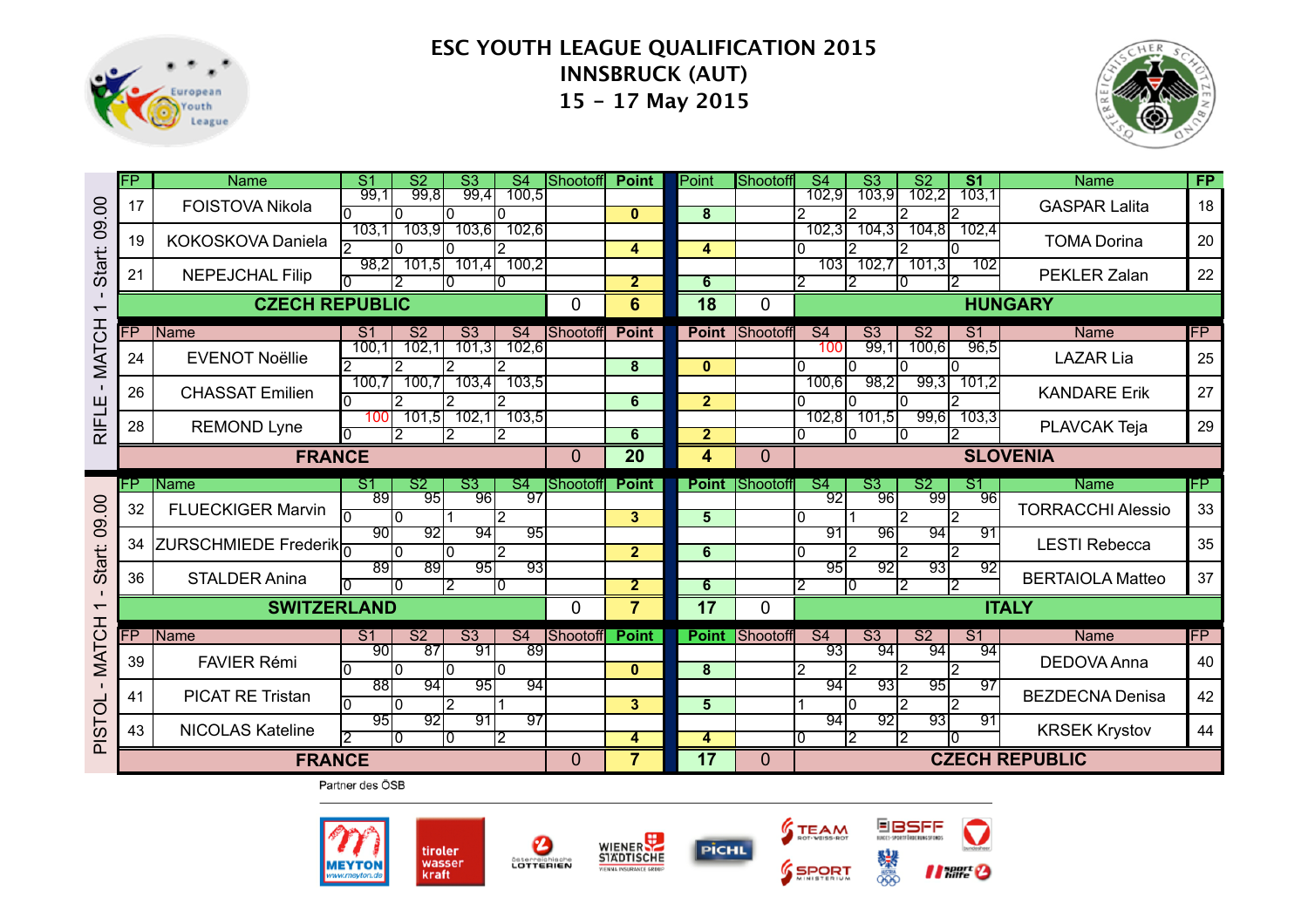



|                         | FP | <b>Name</b>                 | $\overline{\mathsf{S}}$ 1<br>S <sub>2</sub><br>$\overline{\mathsf{S}3}$<br>$\overline{\mathsf{S}4}$ | Shootoff       | <b>Point</b>            | Point                   | Shootoff       | S3<br>$\overline{S4}$                    | S <sub>1</sub><br>$\overline{\text{S2}}$ | <b>Name</b>              | <b>FP</b> |
|-------------------------|----|-----------------------------|-----------------------------------------------------------------------------------------------------|----------------|-------------------------|-------------------------|----------------|------------------------------------------|------------------------------------------|--------------------------|-----------|
| 30                      | 17 | KOKOSKOVA Daniela           | 100, 8<br>701.8<br>701.1<br>101.9                                                                   |                | $\mathbf{0}$            | 8                       |                | 103.61<br><u>103.61</u>                  | 102,8                                    | <b>ZAISBERGER Verena</b> | 18        |
| $\overline{\mathbf{r}}$ | 19 | <b>FOISTOVA Nikola</b>      | 99,7<br>702,5<br>104<br>101,1<br>2<br>۱O                                                            |                | 4                       | 4                       |                | 702,7<br>102,2<br>12                     | 102,4<br>101,5                           | <b>KÔCK Rebecca</b>      | 20        |
| <b>Start:</b>           | 21 | <b>NEPEJCHAL Filip</b>      | 102,6<br>100,9<br>101,5<br>101.7<br>2<br>2<br>2                                                     |                | $6\overline{6}$         | $\overline{2}$          |                | 98.9<br>98,5<br>I٥<br>I٥                 | 100,5<br>101.2                           | <b>KARLON Alexander</b>  | 22        |
| $\mathbf{\Omega}$       |    | <b>CZECH REPUBLIC</b>       |                                                                                                     | 0              | 10                      | 14                      | 0              |                                          |                                          | <b>AUSTRIA</b>           |           |
|                         | P. | Name                        | S <sub>2</sub><br>S <sub>3</sub><br>S <sub>4</sub><br>S <sub>1</sub>                                | Shootoff       | <b>Point</b>            | <b>Point</b>            | Shootoff       | S <sub>4</sub><br>S <sub>3</sub>         | S <sub>2</sub><br>S <sub>1</sub>         | Name                     | FP        |
| <b>MATCH</b>            | 24 | <b>CHASSAT Emilien</b>      | 102,3<br>102,9<br>103,8<br>101,8<br>$\Omega$                                                        | 9,9            | 4                       | 4                       | 10,5           | 102,3<br>102,9                           | 104,2<br>101<br>2                        | <b>GASPAR Lalita</b>     | 25        |
|                         | 26 | <b>EVENOT Noëllie</b>       | 102,2<br>102,3<br>101,8<br>101,1<br>0                                                               | 10.6           | $\mathbf{0}$            | 8                       | 91<br>IO.      | 102,2<br>104,4                           | 102,4<br>102,3                           | <b>TOMA Dorina</b>       | 27        |
| RIFLE                   | 28 | <b>GASSER Anne</b>          | 102,8<br>103,4<br>704,5<br>102,6<br>2<br>12                                                         | 9,8<br>10      | $\overline{\mathbf{8}}$ | 0                       | 10,5           | 102,2<br>101,4<br>10.<br>10.<br>ΙO       | 102<br>101,5<br>IO                       | PEKLER Zalan             | 29        |
|                         |    | <b>FRANCE</b>               |                                                                                                     | 1              | 12                      | 12                      | 2 <sup>1</sup> |                                          |                                          | <b>HUNGARY</b>           |           |
|                         |    |                             |                                                                                                     |                |                         |                         |                |                                          |                                          |                          |           |
|                         | FP | Name                        | S1<br>S2<br>S <sub>3</sub><br>S <sub>4</sub>                                                        | Shootoff       | <b>Point</b>            | <b>Point</b>            | Shootoff       | S <sub>4</sub><br>S <sub>3</sub>         | S <sub>2</sub><br>S1                     | <b>Name</b>              | FP.       |
| 30                      | 32 | <b>ZURSCHMIEDE Frederik</b> | 95<br>93<br>961<br>94<br>12<br>12<br>2                                                              |                | 8                       | $\bf{0}$                |                | $\overline{92}$<br>901<br>l0<br>I٥<br>I۵ | 91<br>90I<br>ln.                         | <b>HEGEDÛS Andras</b>    | 33        |
| $\overline{1}$          | 34 | <b>FLUECKIGER Marvin</b>    | 93<br>94<br>92<br>96<br>ヮ<br>12<br>In                                                               |                | $6\phantom{1}$          | 2 <sup>1</sup>          |                | 97<br>91<br>12<br>I٥<br>۱n               | 91<br>92<br>l0                           | <b>EGRI Viktoria</b>     | 35        |
| Start:                  | 36 | <b>STALDER Anina</b>        | 92<br>९३।<br>931<br>89<br>2<br>IО                                                                   |                | $5\overline{)}$         | $\overline{\mathbf{3}}$ |                | 91<br>91<br>$\overline{2}$<br>10<br>I٥   | $\overline{92}$<br>92                    | <b>NAGY Vivien</b>       | 37        |
| $\mathbf{\Omega}$       |    | <b>SWITZERLAND</b>          |                                                                                                     | 0              | 19                      | 5                       | 0              |                                          |                                          | <b>HUNGARY</b>           |           |
|                         | Ë  | Name                        | $\overline{\text{S2}}$<br>$\overline{\text{S3}}$<br>S <sub>4</sub><br>S <sub>1</sub>                | Shootoff       | <b>Point</b>            | <b>Point</b>            | Shootoff       | S <sub>4</sub><br>$\overline{\text{S3}}$ | $\overline{S1}$<br>$\overline{S2}$       | Name                     | <b>FP</b> |
| <b>MATCH</b>            | 39 | <b>SCIRE Guillaume</b>      | -931<br>93<br>90<br>961<br>l0<br>10                                                                 |                | 2 <sub>2</sub>          | 6                       |                | 97<br>95<br>2<br>l2                      | 97<br>95<br>$\overline{2}$               | <b>TORRACCHI Alessio</b> | 40        |
| $\blacksquare$          | 41 | <b>NICOLAS Kateline</b>     | 89<br>91<br>92<br>92<br>l0<br>12<br>l0                                                              |                | 2 <sub>1</sub>          | 6                       |                | 92<br>93<br>l2<br>l2<br>I٥               | 881<br>-91<br>$\overline{2}$             | <b>LESTI Rebecca</b>     | 42        |
|                         | 43 | <b>FAVIER Rémi</b>          | 92<br>९३।<br>95<br>94<br>10<br>∣1                                                                   |                | 4                       | 4                       |                | ९५<br>93<br>l2                           | 95<br>89<br>I٥                           | <b>FILIPPI Guilia</b>    | 44        |
| <b>PISTOL</b>           |    | <b>FRANCE</b>               |                                                                                                     | $\overline{0}$ | 8                       | 16                      | $\mathbf 0$    |                                          |                                          | <b>ITALY</b>             |           |







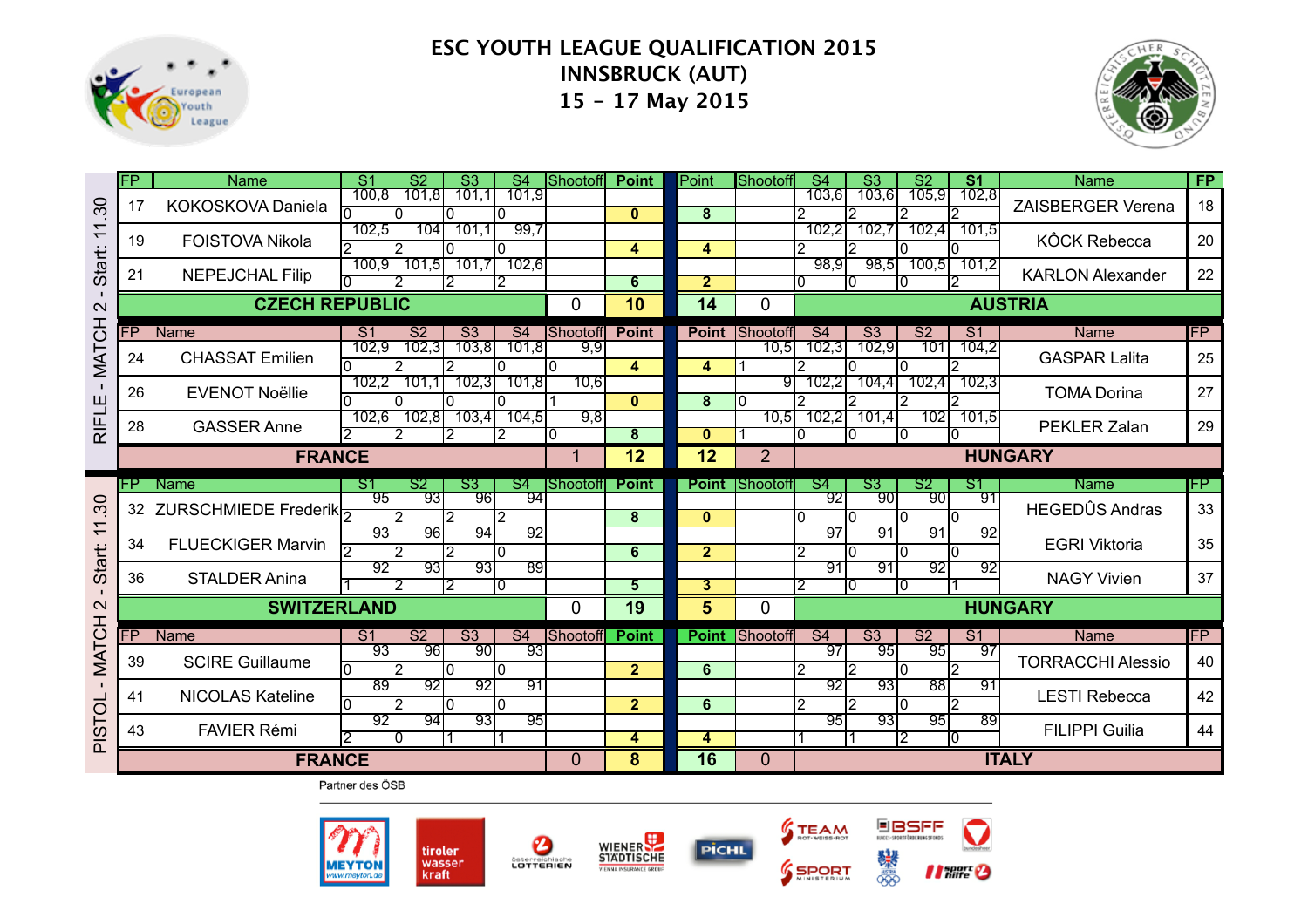



|                            | FP       | <b>Name</b>                | $\overline{\mathsf{S}}$ 1       | S <sub>2</sub>                   | $\overline{\mathsf{S}3}$ | S <sub>4</sub>        | Shootoff       | <b>Point</b>                            | Point                        | <b>Shootoff</b> | $\overline{S4}$          | $\overline{\mathsf{S}3}$ | $\overline{\mathsf{S2}}$ | S <sub>1</sub>        | <b>Name</b>                          | <b>FP</b> |
|----------------------------|----------|----------------------------|---------------------------------|----------------------------------|--------------------------|-----------------------|----------------|-----------------------------------------|------------------------------|-----------------|--------------------------|--------------------------|--------------------------|-----------------------|--------------------------------------|-----------|
| 14.00                      | 17       |                            |                                 |                                  |                          |                       |                | $\mathbf{0}$                            | $\mathbf{0}$                 |                 |                          |                          |                          |                       |                                      | 18        |
|                            | 19       |                            |                                 |                                  |                          |                       |                | $\mathbf{0}$                            | $\mathbf{0}$                 |                 |                          |                          |                          |                       |                                      | 20        |
| Start:                     | 21       |                            |                                 |                                  |                          |                       |                |                                         |                              |                 |                          |                          |                          |                       |                                      | 22        |
| $\mathbf{I}$               |          |                            |                                 |                                  |                          |                       |                | $\overline{\mathbf{0}}$                 | $\overline{0}$               |                 |                          |                          |                          |                       |                                      |           |
| $\infty$                   |          |                            |                                 |                                  |                          |                       | 0              | $\mathbf{0}$                            | $\mathbf{0}$                 | 0               |                          |                          |                          |                       |                                      |           |
|                            | FP       | Name                       | $\overline{S1}$                 | $\overline{\text{S2}}$           | $\overline{\text{S3}}$   | S <sub>4</sub>        | Shootoff       | <b>Point</b>                            | <b>Point</b>                 | Shootoff        | $\overline{\mathsf{S}4}$ | $\overline{\text{S3}}$   | $\overline{\text{S2}}$   | S <sub>1</sub>        | <b>Name</b>                          | <b>FP</b> |
| <b>MATCH</b>               | 24       | PLAVCAK Teja               | 102,9                           | ९९<br>l0                         | 101<br>I۵                | 100,1<br>I۵           |                | $\overline{2}$                          | 6                            |                 | 102,1<br>2               | 102,1<br>$\overline{2}$  | 103,9<br>12              | 102,8<br>I٥           | ZAISBERGER Verena                    | 25        |
|                            | 26       | <b>KANDARE Erik</b>        | 100                             | 100                              | 99,1                     | 702,7                 |                |                                         |                              |                 | 99,8                     | 701,5                    | 703,3                    | 102                   | <b>HASELSBERGER</b>                  | 27        |
|                            |          |                            |                                 | ١O                               | I٥                       | $\overline{2}$        |                | $\overline{2}$                          | 6                            |                 | I٥                       | $\mathcal{P}$            | 2                        | $\overline{2}$        | Carmen                               |           |
| RIFLE                      | 28       | <b>KOLENC Jan</b>          | 99,6                            | 98.3<br>I٥                       | 101,3<br>m               | 101.5<br>12.          |                | $\overline{2}$                          | 6                            |                 | 99.9<br>I٥               | 701,5<br>12.             | 100, 8<br>2              | 102,4<br>2            | <b>KARLON Alexander</b>              | 29        |
|                            |          | <b>SLOVENIA</b>            |                                 |                                  |                          |                       | $\overline{0}$ | $6\phantom{a}$                          | 18                           | $\mathbf{0}$    |                          |                          |                          |                       | <b>AUSTRIA</b>                       |           |
|                            |          |                            |                                 |                                  |                          |                       |                |                                         |                              |                 |                          |                          |                          |                       |                                      |           |
|                            |          |                            |                                 |                                  |                          |                       |                |                                         |                              |                 |                          |                          |                          |                       |                                      |           |
|                            | FP<br>32 | <b>Name</b><br>DEDOVA Anna | $\overline{\mathsf{S}}$ 1<br>96 | S <sub>2</sub><br>95             | S3<br>95                 | S <sub>4</sub><br>97  | Shootoff       | <b>Point</b>                            | <b>Point</b>                 | Shootoff        | S <sub>4</sub><br>91     | S3<br>92                 | S <sub>2</sub><br>92     | S <sub>1</sub><br>93  | <b>Name</b><br><b>HEGEDÛS Andras</b> | FP<br>33  |
| 14.00                      |          |                            | 2<br>95                         | $\mathcal{P}$<br>$\overline{97}$ | 12<br>$\overline{93}$    | l2<br>$\overline{95}$ |                | $\overline{\mathbf{8}}$                 | $\mathbf{0}$                 |                 | I٥<br>94                 | I٥<br>$\overline{97}$    | I۵<br>९५।                | l٥<br>94              |                                      |           |
|                            | 34       | <b>BEZDECNA Denisa</b>     | 12                              | $\mathfrak{p}$                   | I٥                       | 2                     |                | 6                                       | $\overline{2}$               |                 | l0                       | l2                       | I۵                       | I٥                    | <b>EGRI Viktoria</b>                 | 35        |
| Start:                     | 36       | <b>KRSEK Krystov</b>       | $\overline{93}$<br>ヮ            | 93<br>2                          | $\overline{85}$<br>10    | $\overline{91}$       |                | 6                                       | $\overline{2}$               |                 | $\overline{89}$<br>10    | 91                       | 91<br>10                 | $\overline{91}$<br>10 | <b>NAGY Vivien</b>                   | 37        |
| $\blacksquare$<br>$\infty$ |          | <b>CZECH REPUBLIC</b>      |                                 |                                  |                          | 12                    | $\mathbf 0$    | $\overline{20}$                         | $\overline{\mathbf{4}}$      | 0               |                          | 12                       |                          |                       | <b>HUNGARY</b>                       |           |
|                            | FP       |                            | $\overline{S1}$                 | S <sub>2</sub>                   | $\overline{\text{S3}}$   | S <sub>4</sub>        | Shootoff       | <b>Point</b>                            | <b>Point</b>                 |                 | $\overline{\mathsf{S}4}$ | $\overline{\text{S3}}$   | S <sub>2</sub>           | S <sub>1</sub>        |                                      | FP        |
|                            |          | Name                       |                                 |                                  |                          |                       |                |                                         |                              | Shootoff        |                          |                          |                          |                       | Name                                 |           |
| <b>MATCH</b>               | 39       |                            |                                 |                                  |                          |                       |                | $\mathbf{0}$                            | $\mathbf{0}$                 |                 |                          |                          |                          |                       |                                      | 40        |
|                            | 41       |                            |                                 |                                  |                          |                       |                | $\mathbf{0}$                            | $\mathbf{0}$                 |                 |                          |                          |                          |                       |                                      | 42        |
|                            | 43       |                            |                                 |                                  |                          |                       |                |                                         |                              |                 |                          |                          |                          |                       |                                      | 44        |
| <b>PISTOL</b>              |          |                            |                                 |                                  |                          |                       | 0              | $\overline{\mathbf{0}}$<br>$\mathbf{0}$ | $\mathbf{0}$<br>$\mathbf{0}$ | $\mathbf 0$     |                          |                          |                          |                       |                                      |           |









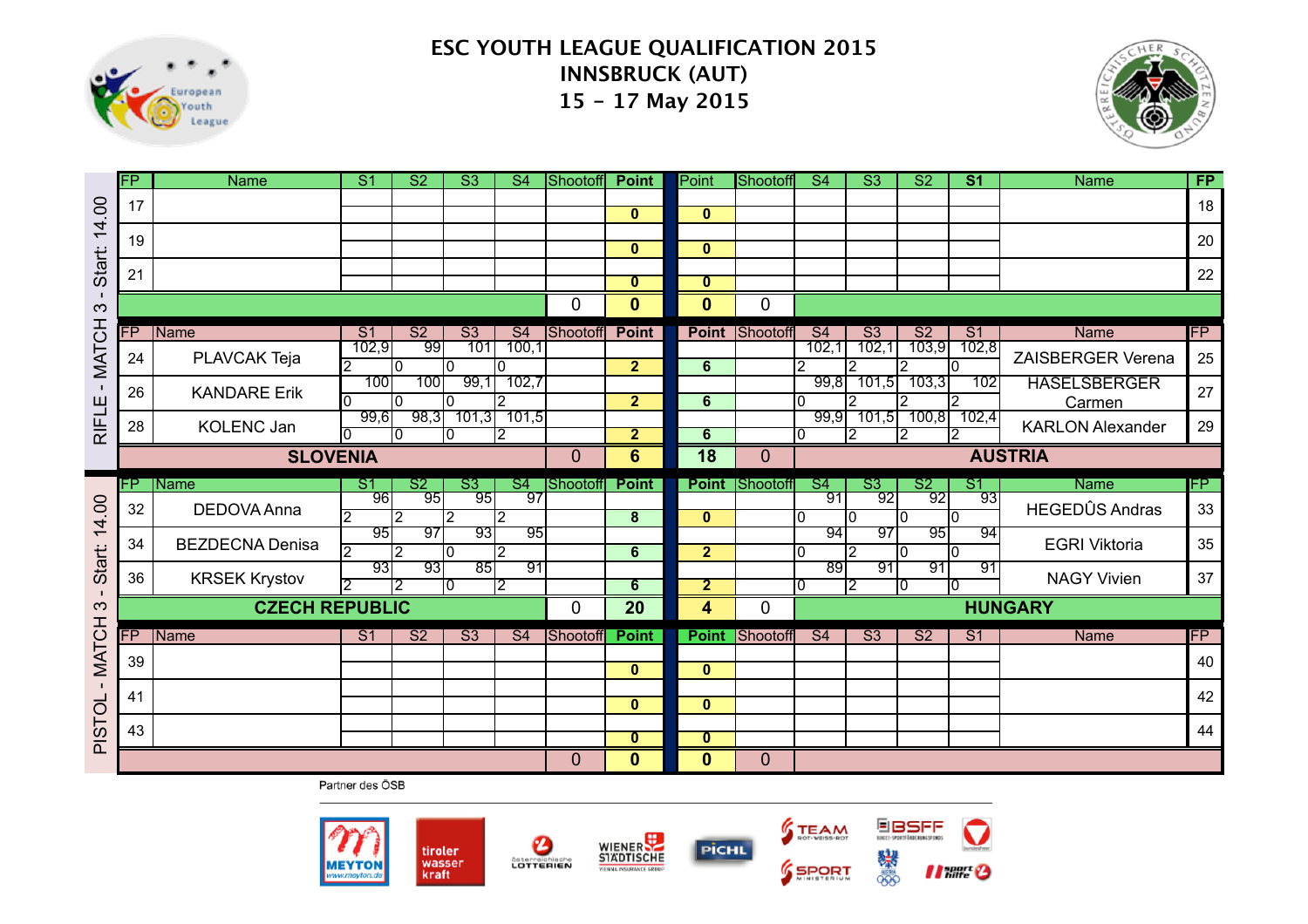



|                | <b>FP</b> | Name                     | $\overline{\mathsf{S}}$ 1         | $\overline{\text{S2}}$   | $\overline{\text{S3}}$ | $\overline{\mathsf{S}4}$ | Shootoff       | <b>Point</b>            | <b>Point</b>   | Shootoff        | $\overline{\mathsf{S}4}$<br>$\overline{\text{S3}}$ | $\overline{\text{S2}}$      | S <sub>1</sub>           | <b>Name</b>             | FP        |
|----------------|-----------|--------------------------|-----------------------------------|--------------------------|------------------------|--------------------------|----------------|-------------------------|----------------|-----------------|----------------------------------------------------|-----------------------------|--------------------------|-------------------------|-----------|
| 30             | 17        | KOKOSKOVA Daniela        | 101<br>n                          | 101,8                    | 101,1                  | 102,7<br>12              |                | $\overline{2}$          | 6              |                 | 102,3<br>99,9<br>2                                 | 101,9                       | 102,8                    | <b>CHASSAT Emilien</b>  | 18        |
| 8 <sup>o</sup> | 19        | <b>FOISTOVA Nikola</b>   | 102,5                             | 103,3                    | 103.5                  | 102,6                    |                | $\overline{\mathbf{3}}$ | 5              |                 | 102,8<br>104.2                                     | 103,61                      | 102,5                    | <b>EVENOT Noëllie</b>   | 20        |
| Start:         | 21        | <b>NEPEJCHAL Filip</b>   | 100,4                             | 101.3                    | 102.6<br>2             | 102,5<br>IO.             |                | 4                       | 4              |                 | 97,7<br>103,7<br>10                                | 99,9<br>2<br>IО             | 102                      | <b>REMOND Lyne</b>      | 22        |
| 4              |           | <b>CZECH REPUBLIC</b>    |                                   |                          |                        |                          | 0              | 9                       | 15             | 0               |                                                    |                             | <b>FRANCE</b>            |                         |           |
|                | FP        | Name                     | S <sub>1</sub>                    | $\overline{\mathsf{S2}}$ | S <sub>3</sub>         | S <sub>4</sub>           | Shootoff       | <b>Point</b>            | <b>Point</b>   | <b>Shootoff</b> | $\overline{\mathsf{S}4}$<br>$\overline{\text{S3}}$ | S <sub>2</sub>              | $\overline{S1}$          | <b>Name</b>             | <b>FP</b> |
| <b>MATCH</b>   | 24        | <b>GASPAR Lalita</b>     | 105.1                             | 104,3<br>12              | 100,8                  | 103,8                    |                | 6                       | $\overline{2}$ |                 | 100,9<br>101,9<br>2                                | 103,1                       | 101.8                    | PLAVCAK Teja            | 25        |
|                | 26        | <b>TOMA Dorina</b>       | 102,1                             | 104,2                    | 103,91                 | 101,5                    |                | 7                       | -1             |                 | 103,9<br>99,5                                      | 99,8<br>I٨                  | 101,9                    | <b>LAZAR Lia</b>        | 27        |
| RIFLE          | 28        | PEKLER Zalan             | 101,5                             | 101,8<br>2               | 103,8                  | 102,8<br>12              |                | 8                       | $\bf{0}$       |                 | 99,4<br>101<br>10                                  | 100<br>I۵<br>ın             | 99,9                     | <b>KANDARE Erik</b>     | 29        |
|                |           | <b>HUNGARY</b>           |                                   |                          |                        |                          | $\overline{0}$ | $\overline{21}$         | $\overline{3}$ | $\overline{0}$  |                                                    |                             | <b>SLOVENIA</b>          |                         |           |
|                |           |                          |                                   |                          |                        |                          |                |                         |                |                 |                                                    |                             |                          |                         |           |
|                | FP.       | Name                     | $\overline{\mathsf{S}^1}$         | $\overline{\mathsf{S2}}$ | $\overline{\text{S3}}$ | $\overline{S4}$          | Shootoff       | <b>Point</b>            | <b>Point</b>   | Shootoff        | $\overline{S4}$<br>$\overline{\mathsf{S3}}$        | $\overline{\text{S2}}$      | $\overline{\mathsf{S}1}$ | <b>Name</b>             | FP.       |
| 30             | 32        | ZURSCHMIEDE Frederik     | 93                                | 92<br>I٥                 | 95<br>$\mathcal{P}$    | 94<br>$\overline{2}$     |                | 4                       | 4              |                 | 92<br>92<br>۱n<br>I٥                               | 93<br>2<br>$\mathfrak{p}$   | 95                       | <b>SCIRE Guillaume</b>  | 33        |
| $\infty$       | 34        | <b>FLUECKIGER Marvin</b> | 94<br>$\overline{2}$              | 95<br>12                 | ९५<br>2                | 92<br>12                 |                | 8                       | $\mathbf{0}$   |                 | 90<br>91<br>۱n<br>I٥                               | $\overline{92}$<br>I۵<br>I۵ | $\overline{87}$          | <b>PICAT RE Tristan</b> | 35        |
| Start:         | 36        | <b>STALDER Anina</b>     | 94                                | 94<br>2                  | 92                     | 94<br>2                  |                |                         | ٠              |                 | 92<br>92                                           | 92<br>I۵<br>I۵              | 89                       | <b>NICOLAS Kateline</b> | 37        |
| 4              |           | <b>SWITZERLAND</b>       |                                   |                          |                        |                          | 0              | 19                      | 5              | 0               |                                                    |                             | <b>FRANCE</b>            |                         |           |
|                | FP        | <b>IName</b>             | S <sub>1</sub>                    | $\overline{\mathsf{S2}}$ | $\overline{\text{S3}}$ | S <sub>4</sub>           | Shootoff       | <b>Point</b>            | <b>Point</b>   | Shootoff        | $\overline{\mathsf{S}4}$<br>$\overline{\text{S3}}$ | S <sub>2</sub>              | S <sub>1</sub>           | Name                    | <b>FP</b> |
| <b>MATCH</b>   | 39        | <b>TORRACCHI Alessio</b> | $\overline{97}$<br>$\overline{2}$ | 99<br>2                  | 93<br>2                | $\overline{96}$          |                | 7                       | и              |                 | $\overline{90}$<br>$\overline{96}$<br>I٥           | $\overline{92}$<br>I۵<br>I٥ | $\overline{90}$          | <b>DEDOVA Anna</b>      | 40        |
| $\blacksquare$ | 41        | <b>BERTAIOLA Matteo</b>  | 95                                | 90<br>I٥                 | 98<br>$\overline{2}$   | 93<br>I٥                 |                | $\overline{2}$          | 6              |                 | 98<br>93<br>2<br>I٥                                | 96<br>2<br>2                | 97                       | <b>BEZDECNA Denisa</b>  | 42        |
| <b>PISTOL</b>  | 43        | <b>FILIPPI Guilia</b>    | 92                                | 90<br>12                 | $\overline{92}$<br>I٥  | 92<br>10                 |                | $\overline{2}$          | 6              |                 | 94<br>96<br>12<br>$\overline{2}$                   | $\overline{87}$<br>10       | 93                       | <b>KRSEK Krystov</b>    | 44        |







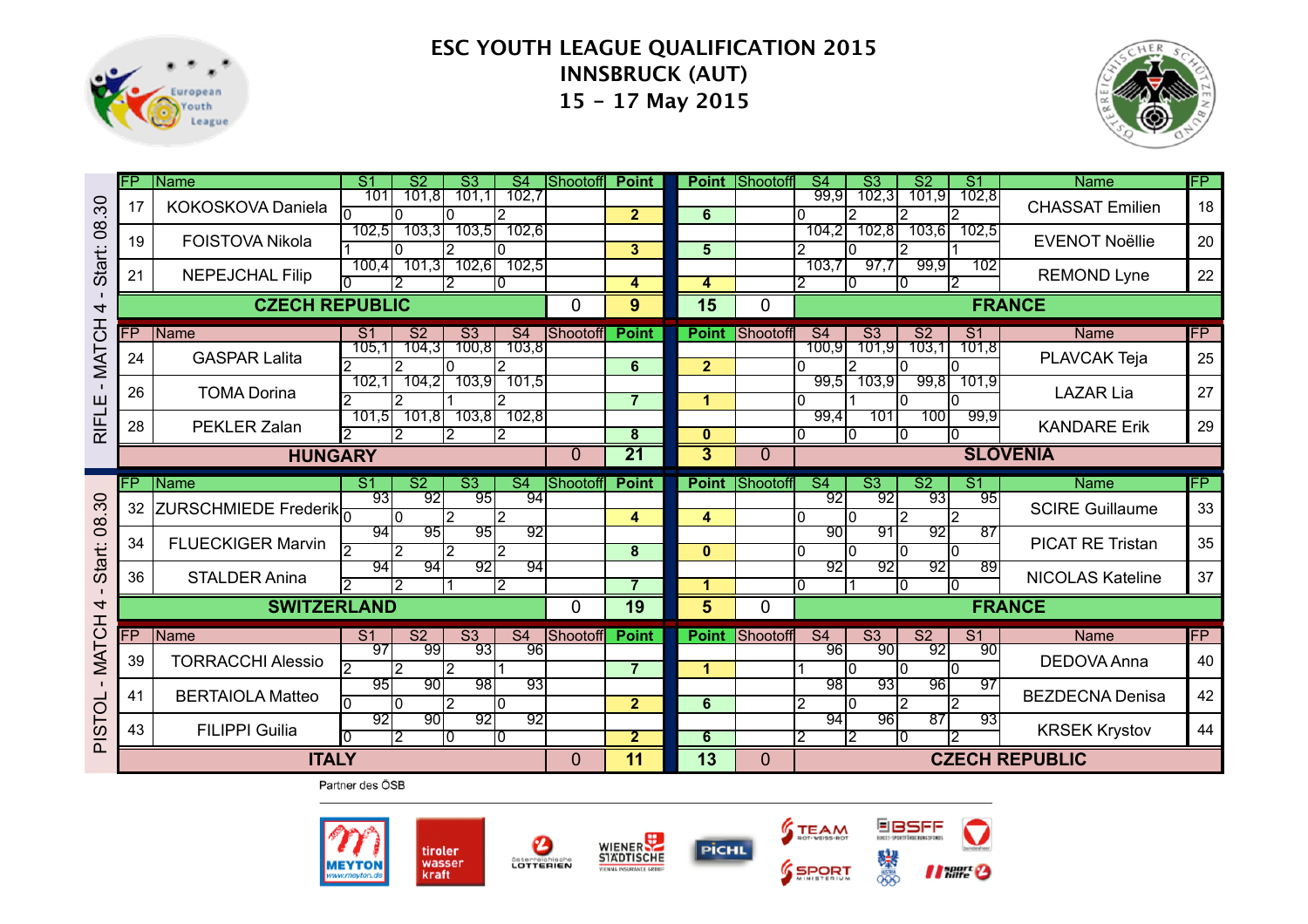



|                              | FP | <b>Name</b>             | $\overline{\mathsf{S}}$ 1 | S <sub>2</sub>         | $\overline{\text{S3}}$ | S <sub>4</sub>        | Shootoff     | <b>Point</b>                 | Point                        | Shootoff              | $\overline{S4}$                   | $\overline{\text{S3}}$ | S <sub>2</sub>         | S <sub>1</sub>         | <b>Name</b>             | FP |
|------------------------------|----|-------------------------|---------------------------|------------------------|------------------------|-----------------------|--------------|------------------------------|------------------------------|-----------------------|-----------------------------------|------------------------|------------------------|------------------------|-------------------------|----|
| 10.00                        | 17 |                         |                           |                        |                        |                       |              | $\overline{0}$               | $\mathbf{0}$                 |                       |                                   |                        |                        |                        |                         | 18 |
|                              | 19 |                         |                           |                        |                        |                       |              | $\mathbf{0}$                 | $\mathbf{0}$                 |                       |                                   |                        |                        |                        |                         | 20 |
| <b>Start:</b>                | 21 |                         |                           |                        |                        |                       |              | $\overline{\mathbf{0}}$      | $\overline{\mathbf{0}}$      |                       |                                   |                        |                        |                        |                         | 22 |
| $\mathbf{I}$<br>5            |    |                         |                           |                        |                        |                       | 0            | $\mathbf 0$                  | $\mathbf{0}$                 | 0                     |                                   |                        |                        |                        |                         |    |
|                              | FP | Name                    | $\overline{S1}$           | $\overline{\text{S2}}$ | $\overline{\text{S3}}$ | S <sub>4</sub>        | Shootoff     | <b>Point</b>                 | <b>Point</b>                 | Shootoff              | $\overline{\mathsf{S}4}$          | $\overline{\text{S3}}$ | $\overline{\text{S2}}$ | S <sub>1</sub>         | <b>Name</b>             | FP |
| <b>MATCH</b>                 | 24 | <b>CHASSAT Emilien</b>  | 100<br>I٥                 | 104                    | 103,3<br>n             | 104,3<br>ı٥           |              | $\mathbf{1}$                 | $\overline{7}$               |                       | 104,8<br>2                        | 104,3<br>2             | 104                    | 102,8<br>$\mathcal{P}$ | ZAISBERGER Verena       | 25 |
| $\blacksquare$               | 26 | <b>EVENOT Noëllie</b>   | 102,6                     | 103<br>2               | 103,1                  | 101,6<br>ıо           |              | 4                            | 4                            |                       | 102,4<br>2                        | 702,3<br>10            | 101,1<br>10            | 102,9<br>2             | <b>KÔCK Rebecca</b>     | 27 |
| <b>RIFLE</b>                 | 28 | <b>GASSER Anne</b>      | 102,2<br>2                | 99,5<br>Ю              | 101,5<br>12.           | 100.7                 |              | $\overline{5}$               | 3                            |                       | 100,7                             | 98,2<br>10             | 100,9<br>12.           | 98,7<br>I۵             | <b>KARLON Alexander</b> | 29 |
|                              |    | <b>FRANCE</b>           |                           |                        |                        |                       | $\mathbf{0}$ | 10                           | 14                           | $\overline{0}$        |                                   |                        |                        |                        | <b>AUSTRIA</b>          |    |
|                              |    |                         |                           |                        |                        |                       |              |                              |                              |                       |                                   |                        |                        |                        |                         |    |
|                              | FP | <b>Name</b>             | $\mathsf{S}1$             | S <sub>2</sub>         | S3                     | S4                    | Shootoff     | <b>Point</b>                 |                              | <b>Point Shootoff</b> | $\mathsf{S}4$                     | S3                     | S <sub>2</sub>         | S <sub>1</sub>         | <b>Name</b>             | FP |
|                              | 32 | <b>SCIRE Guillaume</b>  | 90<br>2                   | 92<br>$\overline{2}$   | 91                     | 92<br>10              |              | 5 <sup>5</sup>               | $\overline{3}$               |                       | 96<br>l2                          | -91                    | 90<br>I٥               | $\overline{87}$<br>I۵  | <b>HEGEDÛS Andras</b>   | 33 |
| 10.00                        | 34 | <b>FAVIER Rémi</b>      | 91<br>$\overline{2}$      | 94<br>I٥               | ९३।<br>$\overline{2}$  | $\overline{89}$<br>I٥ |              | $\overline{\mathbf{4}}$      | $\overline{\mathbf{4}}$      |                       | ९६।<br>$\overline{2}$             | -921<br>10             | ९५।<br>12              | 89<br>I٥               | <b>EGRI Viktoria</b>    | 35 |
| Start:                       | 36 | <b>NICOLAS Kateline</b> | 84<br>ΩI                  | $\overline{87}$<br>10  | $\overline{93}$<br>12. | $\overline{89}$<br>10 |              | $\overline{2}$               | 6                            |                       | $\overline{96}$<br>$\overline{2}$ | -921<br>10             | $\overline{92}$<br>12  | $\overline{88}$<br>2   | <b>NAGY Vivien</b>      | 37 |
| $\mathbf 5$                  |    | <b>FRANCE</b>           |                           |                        |                        |                       | 0            | $\overline{11}$              | 13                           | 0                     |                                   |                        |                        |                        | <b>HUNGARY</b>          |    |
|                              | FP | Name                    | S <sub>1</sub>            | S <sub>2</sub>         | $\overline{\text{S3}}$ | S <sub>4</sub>        | Shootoff     | <b>Point</b>                 | <b>Point</b>                 | Shootoff              | S <sub>4</sub>                    | $\overline{\text{S3}}$ | S <sub>2</sub>         | S <sub>1</sub>         | <b>Name</b>             | FP |
|                              | 39 |                         |                           |                        |                        |                       |              |                              |                              |                       |                                   |                        |                        |                        |                         | 40 |
| <b>MATCH</b><br>$\mathbf{I}$ | 41 |                         |                           |                        |                        |                       |              | $\mathbf{0}$                 | $\mathbf{0}$                 |                       |                                   |                        |                        |                        |                         | 42 |
|                              |    |                         |                           |                        |                        |                       |              | $\overline{0}$               | $\mathbf{0}$                 |                       |                                   |                        |                        |                        |                         |    |
| <b>PISTOL</b>                | 43 |                         |                           |                        |                        |                       | $\mathbf 0$  | $\overline{\mathbf{0}}$<br>0 | $\mathbf{0}$<br>$\mathbf{0}$ | 0                     |                                   |                        |                        |                        |                         | 44 |

Partner des ÖSB







EBSFF

*Il filtre &* 

澩